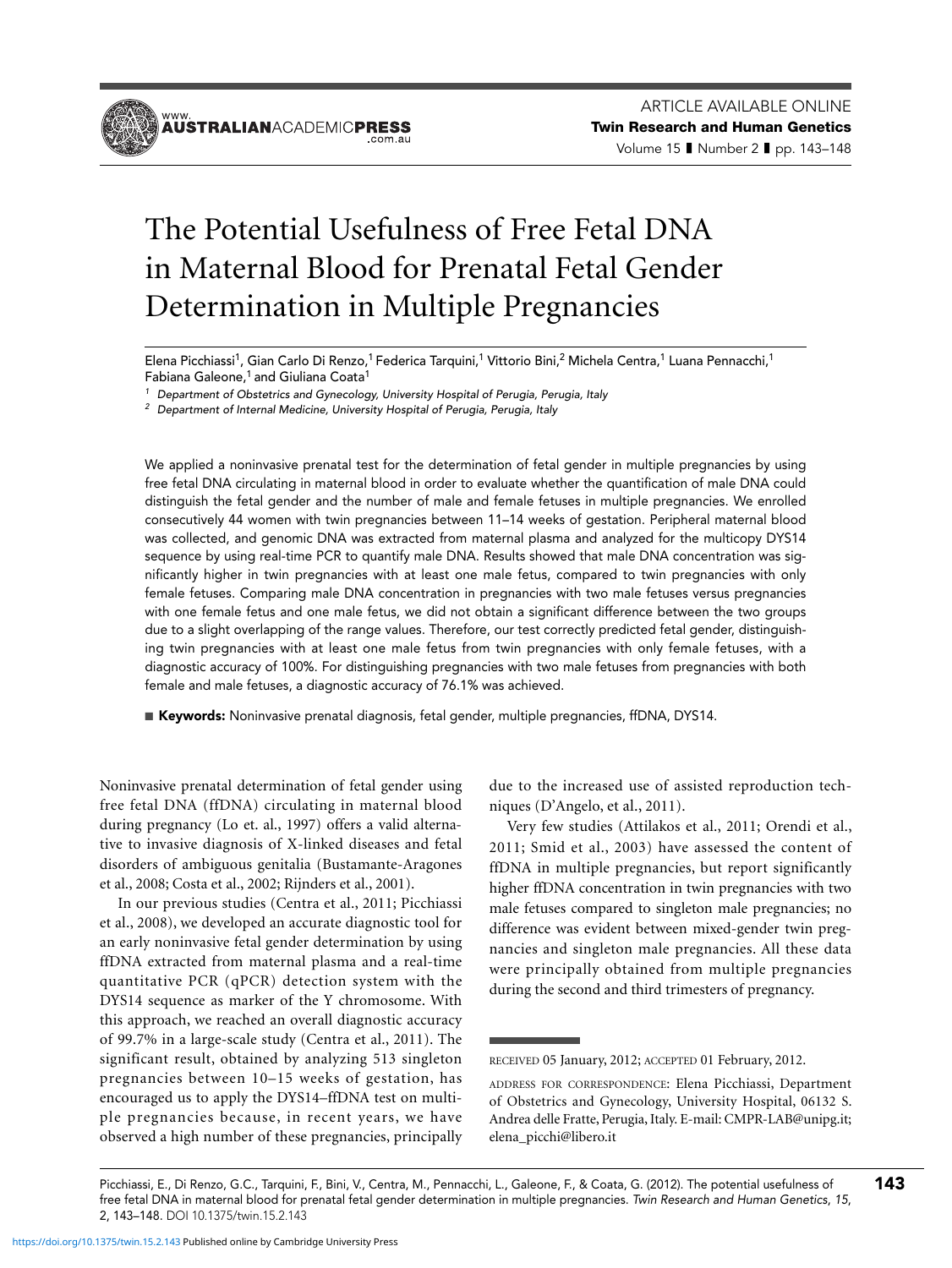Because little is known about the correlation of the ffDNA concentration and the gender of fetuses in multiple pregnancies at first trimester of gestation, we evaluated ffDNA concentration in twin pregnancies at this gestational age. The aim of the present study was to evaluate whether the quantification of ffDNA concentration in maternal plasma could distinguish male and female fetuses and the number of male and female fetuses in twin pregnancies between 11–14 weeks of gestation. We did not verify whether DYS14–ffDNA concentration could be useful to distinguish between twin and singleton pregnancies, because this information is usually determined in a noninvasive way by ultrasound at the beginning of pregnancy.

Moreover, because in previous studies no difference was found in ffDNA levels of mono-chorionic and di-chorionic male twin pregnancies (Orendi et al., 2011; Smid et al., 2003), we did not consider this parameter in our study, assuming that it should not interfere with qPCR results.

Finally, we verified the diagnostic accuracy of our test in twin pregnancies in order to establish the feasibility of its use in clinical practice.

# Methods

#### Patients

All pregnant women recruited in the study attended the Department of Obstetrics and Gynecology of Perugia University Hospital for prenatal routine checkup or counseling for prenatal invasive procedures. All pregnant women provided informed consent, after they were made aware of the purpose and experimental nature of the study. Gestational age was based on menstrual date and was confirmed by ultrasound, which was used also to distinguish multiple from singleton pregnancies.

We enrolled consecutively 44 women with twin pregnancies between 11–14 weeks of gestation. The characteristics of pregnant women enrolled in the study are reported in Table 1.

Maternal blood samples were drawn before any invasive procedures. Fetal gender, obtained in a blind manner from the quantification of DYS14–ffDNA concentration by qPCR, was verified by the analysis of karyotypes from invasive procedures, or confirmed by phenotype at birth.

## Blood Sampling

Peripheral maternal blood (5 ml) was collected into tubes containing EDTA as the anticoagulant and treated within 4 hours of sampling. Blood samples were stored at 4 ºC until treatment. Plasma was obtained by centrifugation, divided into 1 ml aliquots and stored at –20 ºC until use, as previously described (Picchiassi et al., 2008).

### DNA Extraction

Genomic DNA was extracted from 1000 μl of maternal plasma using a QIAmp DSP Virus kit (Qiagen, Hilden, Germany, www.qiagen.com). The manufacturer's protocol was modified as required (Picchiassi et al., 2008). Moreover, all reagent volumes were adjusted for the increased volume of plasma used in each extraction. Extracted DNA was stored at 4 ºC until qPCR analysis.

#### qPCR

For the analysis of plasma, we employed a real-time PCR 7300 detection system (Applied Biosystems, Foster City, USA, www.appliedbiosystems.com). Extracted DNA was analyzed for the multicopy DYS14 sequence in three replicates for each qPCR experiment to measure the quantity of male ffDNA and for the TERT gene (telomerase reverse transcriptase) to confirm the presence and quality of total (fetal and maternal) DNA in each sample.

Single-plex qPCR reaction setup, thermal cycling conditions, and the quantification method were the same as those previously described (Picchiassi et al., 2008). The ffDNA concentration was expressed as genome equivalent per milliliter of maternal plasma (GE/ml) (Lo et al., 1997).

Blood sampling, plasma preparation, DNA extraction and qPCR analysis were carried out with possible measures to minimize the risk of contamination (Picchiassi et al., 2008). The results of each experiment were considered

| Descriptive Data of Pregnant Women Enrolled in the Study |                       |  |
|----------------------------------------------------------|-----------------------|--|
|                                                          | Median (range)        |  |
| Maternal age at the time of blood sampling               | 32 (24-43) years      |  |
| Gestational age at blood sampling                        | 12 (11-14) weeks      |  |
| Gestational age at delivery                              | 36 (20-40) weeks      |  |
|                                                          | Number of pregnancies |  |
| Normal physiological pregnancies                         | 35                    |  |
| Complicated pregnancies                                  | 9                     |  |
| Total                                                    | 44                    |  |
| Spontaneously conceived pregnancies                      | 33                    |  |
| Assisted pregnancies                                     | 11                    |  |
| Total                                                    | 44                    |  |

#### TABLE 1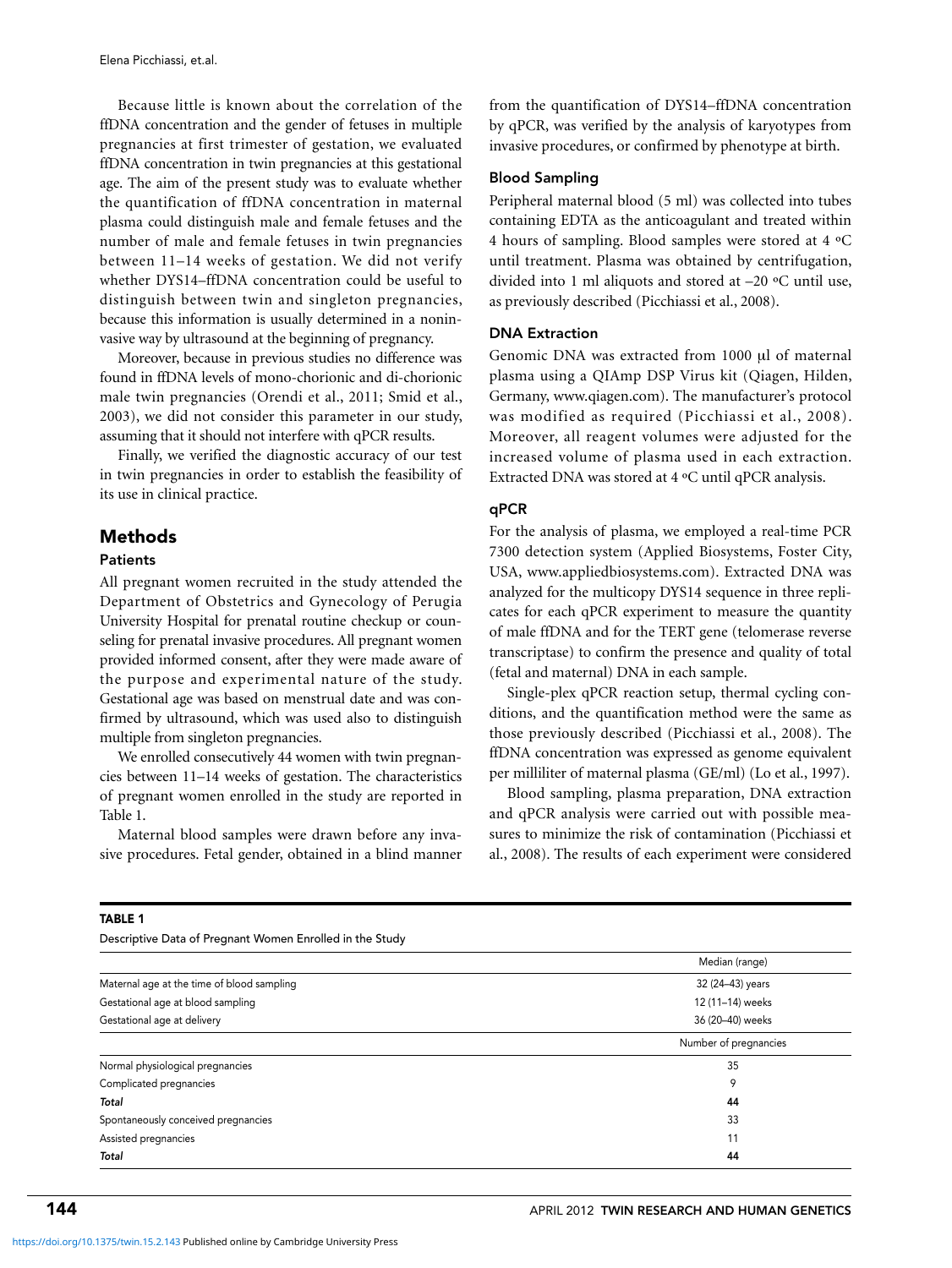acceptable only when extraction and amplification protocols gave an optimal performance.

## Statistical Analysis

The Shapiro-Wilk test was used to check Gaussian distribution of continuous data and, due to skewness of the data distribution, nonparametric tests were applied. The Mann-Whitney test was used to assess whether there were differences in DYS14–ffDNA concentration between twin pregnancies with at least one male fetus and female-only twin pregnancies.

The Kruskall-Wallis test followed by the Dwass-Steel-Chritchlow-Fligner test for post hoc multiple comparisons was used to assess whether there were differences in DYS14– ffDNA concentration among the three types of pregnancies: twin pregnancies bearing two male fetuses (MM), two female fetuses (FF) and one male and one female fetus (FM).

Results are expressed as median values with range for descriptive statistics, which are represented as box-andwhisker plots. The box represents the interquartile range, which contains 50% of the values. The lower and upper margins of the box indicate the 25th and the 75th percentile, respectively. The median is indicated as a line across the box. Whiskers (error bars) above and below the box indicate the 90th and 10th percentiles, excluding outliers.

ROC curve analysis was applied to set a cutoff of DYS14–ffDNA concentration in order to evaluate the diagnostic accuracy of plasma DYS14–ffDNA quantification in noninvasive prenatal determination of fetal gender in multiple pregnancies. The level of statistic significance was set at *p <* .05. All calculations were carried out with Predictive Analytic Software (PASW, release 17.0.2, SPSS Inc., Chicago, USA, 2009).

# Results

The DNA extraction of each sample was excellent as TERT amplification products were revealed in each analyzed sample. The performance of the DNA amplification was optimal in all experiments, as demonstrated by the high values of amplification efficiency (always over 90%) and by the high analytical sensitivity in DYS14–ffDNA detection

(the lowest concentration point of the standard curve was always detected).

Fetal gender information, obtained from karyotype or phenotype at birth, showed that 30 multiple pregnancies had at least one male fetus (M) and 14 multiple pregnancies had only female fetuses (F). We classified the twin pregnancies into three different groups on the basis of the gender of the fetuses. Table 2 shows the number of twin pregnancies in each group and their relative DYS14–ffDNA concentrations.

As shown in Table 2, the ranges of DYS14–ffDNA concentration were significantly higher ( $p < .0001$ ) in twin pregnancies with at least one male fetus (MM+FM; range, 8.53–246.94 GE/ml) than in twin pregnancies with only female fetuses (range: .00–3.30 GE/ml). An analogous difference in DYS14–ffDNA concentration ranges was found between MM and FM groups (*p =* .049). The differences of DYS14–ffDNA concentration among the three groups are shown in Figure 1.

Figure 1 shows that the range of values of DYS14–ffDNA concentration for the FF and FM groups did not overlap, but partially overlapped for the MM and FM groups. Moreover, the DYS14–ffDNA concentration values showed an increasing trend related to the number of male fetuses in twin pregnancy.

In order to evaluate the applicability of the test in clinical practice, we calculated its diagnostic accuracy in predicting fetal gender in twin pregnancies. Figure 2 shows that, when adopting a cutoff of  $> 3.3$  GE/ml for DYS14–ffDNA concentration, the test achieved 100% diagnostic accuracy (area under the curve = 1.000, 95% [0.919, 1.000]; *p <* .0001) in predicting fetal gender between pregnancies with at least one male fetus and twin pregnancies with only female fetuses (100% sensitivity, 95% CI [88.3, 100]; 100% specificity, 95% CI [76.7, 100]).

By constructing another ROC curve, we tried to individuate a DYS14–ffDNA concentration value useful as the best diagnostic cutoff to distinguish between MM and FM pregnancies. From Figure 3, it can be seen that, with a cutoff of > 44.01 GE/ml, the test has a diagnostic accuracy of 76.1% (area under the curve = .761, 95% CI [.571, .896]; 81.8% sensitivity, 95% CI [48.2, 97.2]; 68.4% specificity, 95% CI  $[43.5, 87.3]$ .

Multiple Pregnancy Groups and Relative Concentrations of DYS14–ffDNA

| $\ldots$               |         |         |  |  |  |
|------------------------|---------|---------|--|--|--|
| DYS14-ffDNA<br>(GE/ml) |         |         |  |  |  |
| Median                 | Minimum | Maximum |  |  |  |
| 0.17                   | 0.00    | 3.30    |  |  |  |
| 35.78                  | 11.07   | 224.45  |  |  |  |
| 81.82                  | 8.53    | 246.94  |  |  |  |
| 48.16                  | 8.53    | 246.94  |  |  |  |
|                        |         |         |  |  |  |

Note: FF = twin pregnancy with two female fetuses, FM = twin pregnancy with one female and one male fetus, MM = twin pregnancy with two male fetuses.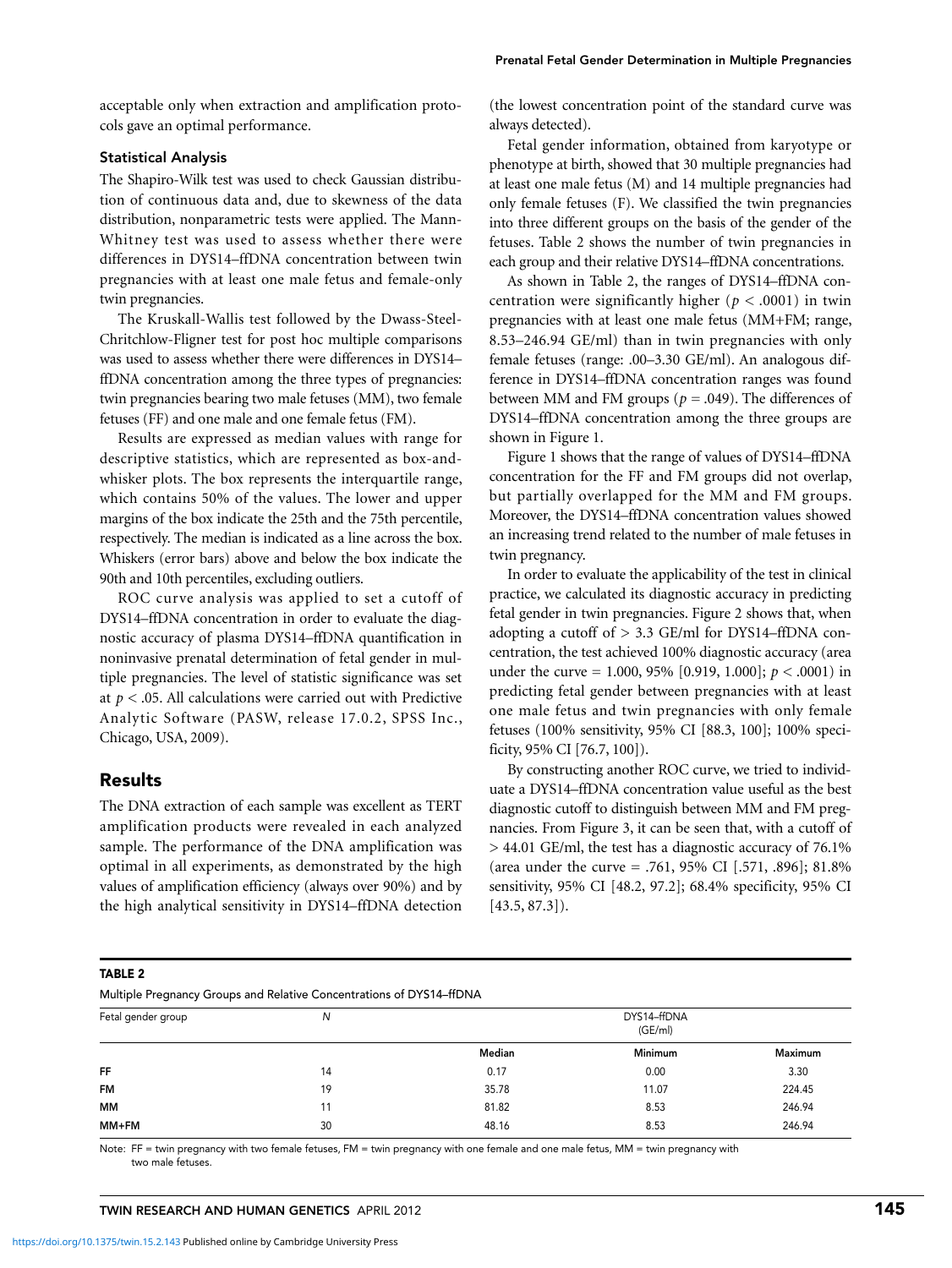

#### FIGURE 1

Box-and-whisker plot showing the median and range of DYS14–ffDNA concentrations among all groups of the enrolled women.



## FIGURE 2

ROC curve analysis performed on the results of samples from twin pregnancies with at least one male fetus and twin pregnancies with only female fetuses to set a cutoff value for achieving the best diagnostic accuracy in predicting fetal gender (cutoff value = 3.30 GE/ml, area under the curve = 1.000, 95% CI [.919, 1.000],  $p < .0001$ ).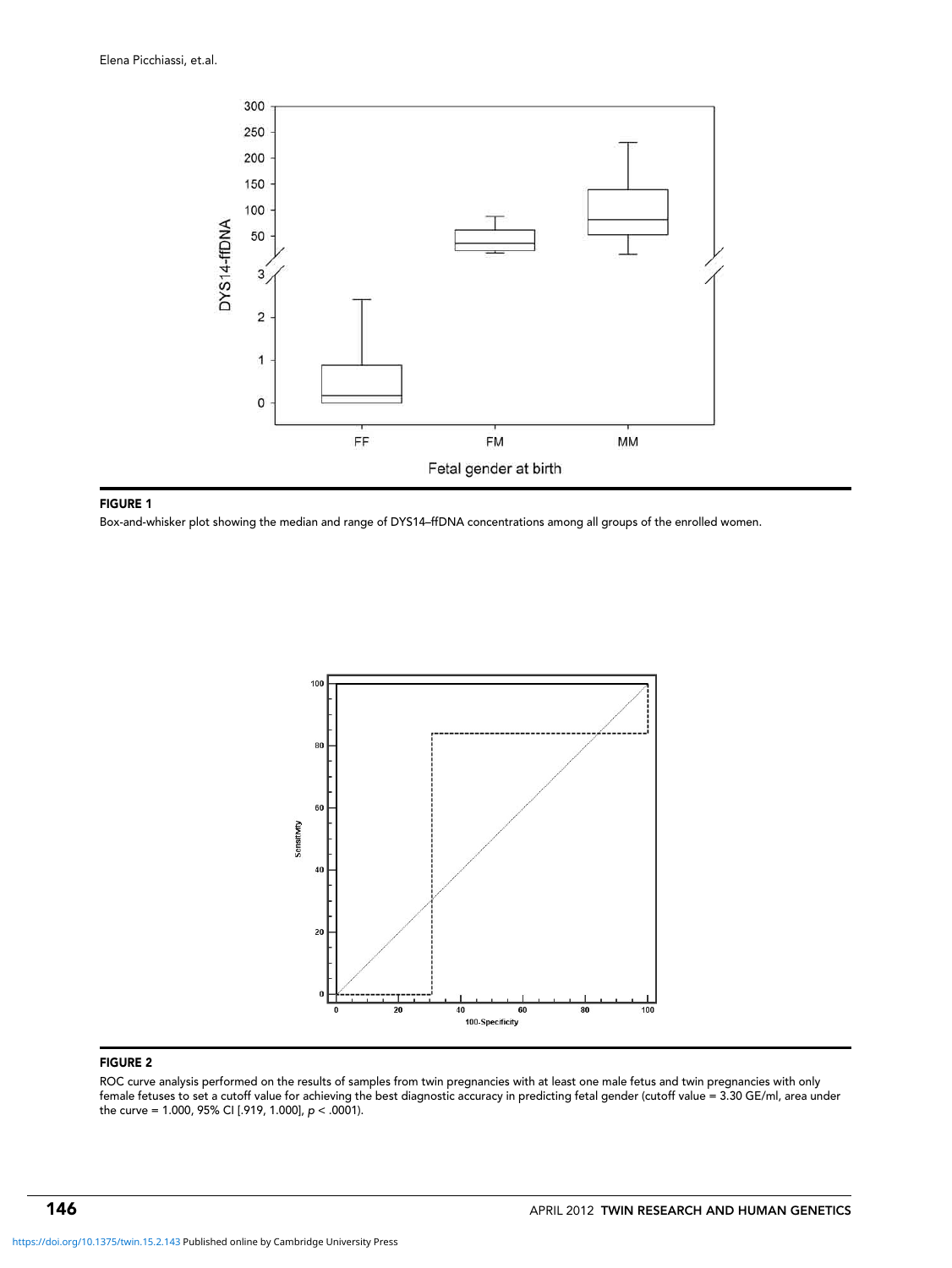

#### FIGURE 3

ROC curve analysis performed on the results of samples from MM and FM pregnancies to set a cutoff value for achieving the best diagnostic accuracy in predicting fetal gender (cutoff value = 44.01 GE/ml, area under the curve = .761, 95% CI [.571, .896]).

# **Discussion**

In the present study we assessed the ffDNA concentration in maternal plasma of twin pregnancies in the first trimester of gestation by using qPCR and primers and probes specific for the DYS14 Y chromosome sequence, in order to evaluate whether this quantification could be a useful tool for assessing the gender of fetuses in twin pregnancies.

To our knowledge, this is the first study on fetal gender prediction in twin pregnancies performed at an early gestational age (11–14 weeks of gestation). Other similar studies reported in the literature have enrolled pregnant women mainly in the second and third trimesters of gestation (Attilakos et al., 2011; Orendi et al., 2011; Smid et al., 2003).

First, we verified the technical performance of the DYS14 qPCR methodological protocol for detecting low concentrations of ffDNA. The results showed a very high analytical sensitivity and reproducibility, confirming our previous results (Centra et al., 2011; Picchiassi et al., 2008).

Subsequently, we demonstrated a higher DYS14–ffDNA concentration in twin pregnancies with at least one male fetus than in multiple pregnancies with only female fetuses. These results suggest that the test could be a useful diagnostic tool to distinguish between these types of pregnancies, because the diagnostic accuracy was 100%. This observation confirms the results obtained in our previous studies performed on singleton pregnancies carrying male and female fetuses — when our test was applied to 145 samples (Picchiassi et al., 2008) and 398 samples (Centra et al., 2011), we reached high diagnostic accuracies of 97.9% and 99.7%, respectively.

However, in this study we were not able to perfectly discriminate between MM and FM pregnancies, because the DYS14–ffDNA concentration ranges of the two groups partially overlapped and, therefore, the diagnostic accuracy of the test was 76.1%.

Our results confirm that our noninvasive test could be safely translated into clinical practice to discriminate between female-only twin pregnancies and those with at least one male fetus, with a diagnostic accuracy of 100%. Our test cannot accurately assess the number of male fetus in twin pregnancies; nevertheless, the DYS14–ffDNA concentration trend suggests a direct correlation with the number of male fetuses. Our hypothesis is not supported by statistical significance, probably due to the restricted number of twin pregnancies analyzed. We believe that a large-scale study could allow us to individuate a criterion to significantly distinguish the number of male fetuses in twin pregnancies and increase the diagnostic power of our test.

In conclusion, although our test cannot determine the number of male fetuses in twin pregnancies, it can accurately establish whether the mother is carrying at least one male fetus. This information could have importance in the management of multiple pregnancies when one or both parents are known carriers of, or sufferers from, X-linked diseases. A big additional advantage of this test is that it avoids invasive procedures such as amniocentesis or sampling of chorionic villi in women without a real risk of bearing fetuses affected by X-linked diseases. Moreover, we can conclude that this prenatal testing is reliable for the unrestricted assessment of all twin pregnancies, because